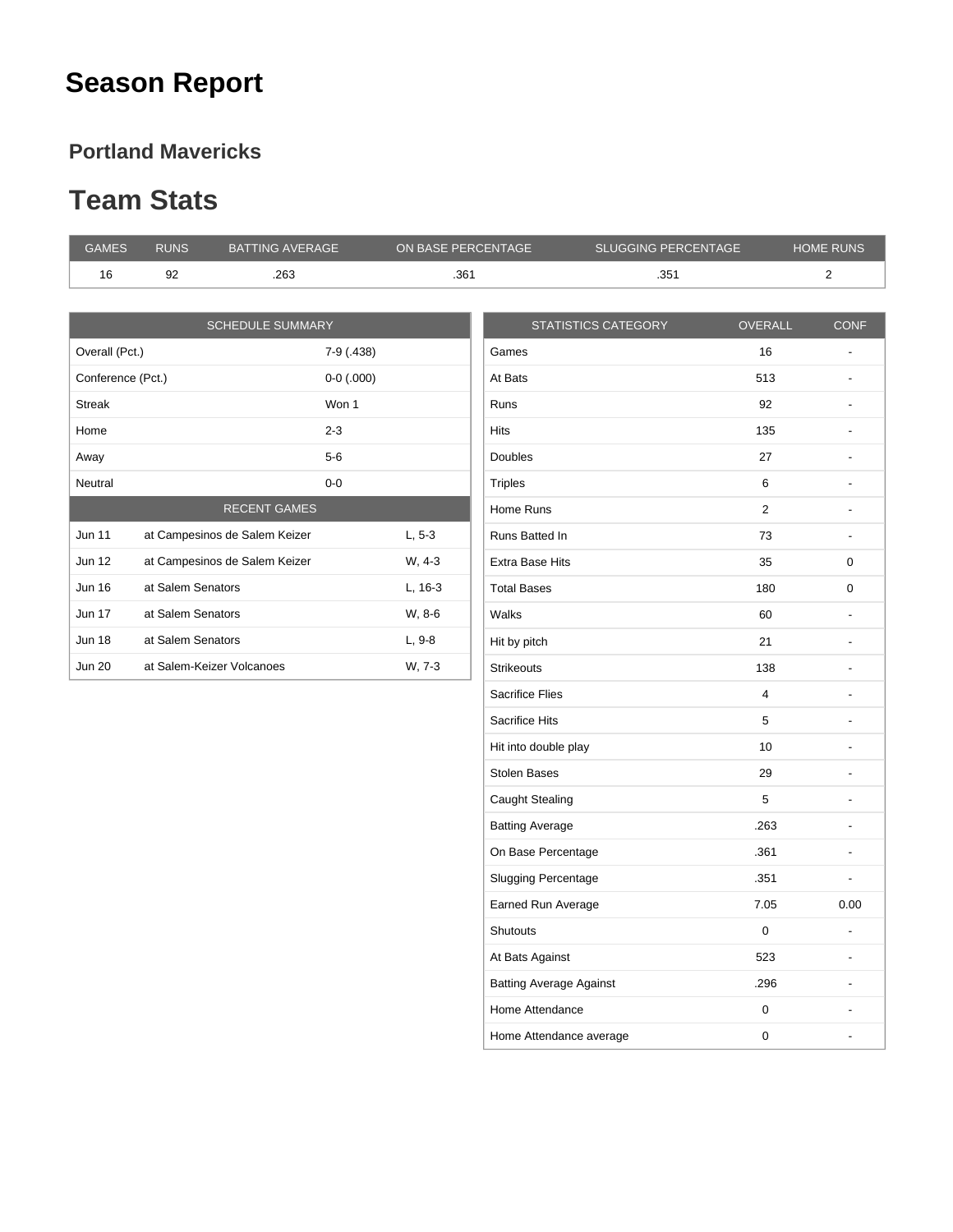## **Player Stats**

|     | <b>HITTING</b>          |           |            |                |                |                         |                |                  |              |              |                     |                  |                |                     |                |            |            |            |
|-----|-------------------------|-----------|------------|----------------|----------------|-------------------------|----------------|------------------|--------------|--------------|---------------------|------------------|----------------|---------------------|----------------|------------|------------|------------|
| NO. | <b>NAME</b>             | <b>YR</b> | <b>POS</b> | ${\mathsf G}$  | <b>AB</b>      | $\mathsf{R}$            | H              | 2B               | 3B           | HR           | <b>RBI</b>          | <b>BB</b>        | $\mathsf K$    | <b>SB</b>           | CS             | <b>AVG</b> | <b>OBP</b> | <b>SLG</b> |
| 15  | Mitchell Austin         |           | <b>INF</b> | 14             | 32             | 5                       | 5              | $\mathbf{1}$     | 0            | 0            | 4                   | 5                | 6              | 0                   | 0              | .156       | .270       | .188       |
| 22  | Chase Bessard           |           | <b>INF</b> | 14             | 26             | 4                       | 6              | $\mathbf{1}$     | $\mathbf{1}$ | 0            | 4                   | $\overline{2}$   | $\overline{7}$ | $\mathsf{O}\xspace$ | 0              | .231       | .323       | .346       |
| 88  | Champ Davison           |           | <b>INF</b> | 8              | 23             | $\overline{\mathbf{4}}$ | $\overline{7}$ | 2                | $\mathsf 0$  | 0            | $\mathbf{1}$        | $\mathbf{1}$     | 4              | 4                   | 0              | .304       | .360       | .391       |
| 41  | Jackson Day             |           | OF         | $\overline{7}$ | 12             | $\mathbf{1}$            | 3              | 2                | 0            | 0            | $\overline{2}$      | 3                | 5              | 0                   | 0              | .250       | .375       | .417       |
| 36  | Victor Diaz             |           | <b>INF</b> | 15             | 45             | $\overline{7}$          | 13             | 2                | 0            | 0            | $\overline{4}$      | 9                | 6              | 0                   | 0              | .289       | .400       | .333       |
| 90  | Nic DiBenedetto         |           | OF         | 3              | 6              | $\mathbf{1}$            | $\mathbf{1}$   | $\boldsymbol{0}$ | $\mathbf 0$  | 0            | 0                   | $\mathbf 0$      | $\mathbf{1}$   | 0                   | $\mathbf{1}$   | .167       | .444       | .167       |
| 04  | Alex Emerson            |           | OF         | 14             | 54             | 8                       | 17             | 3                | $\mathbf 0$  | 0            | 10                  | 5                | 10             | 3                   | 0              | .315       | .413       | .370       |
| 34  | <b>Wilfre Favelo</b>    |           | OF         | 14             | 36             | 13                      | 13             | $\overline{2}$   | 0            | $\mathbf{1}$ | 5                   | 2                | 12             | 3                   | 0              | .361       | .395       | .500       |
| 23  | Ray Gonzalez            |           |            | 3              | 13             | 4                       | 4              | 0                | 0            | 0            | 3                   | 0                | 3              | $\mathbf{1}$        | 0              | .308       | .308       | .308       |
| 39  | Jayden Hanna            |           |            | $\overline{2}$ | 8              | $\mathbf{1}$            | 3              | 0                | $\mathbf{1}$ | 0            | $\overline{4}$      | $\mathbf{1}$     | 0              | 1                   | 0              | .375       | .444       | .625       |
| 21  | Aitor Hurtado           |           | C          | 11             | 32             | 4                       | $\overline{7}$ | $\mathbf{1}$     | 0            | 0            | $\overline{c}$      | $\overline{7}$   | 16             | $\overline{2}$      | 0              | .219       | .350       | .250       |
| 14  | Leomar Jiminez          |           | OF         | 11             | 29             | 3                       | $\overline{4}$ | $\mathbf{1}$     | $\mathbf{1}$ | 0            | 3                   | 3                | 10             | 0                   | 0              | .138       | .219       | .241       |
| 20  | L:iam Kerr              |           |            | 6              | 14             | $\overline{c}$          | 2              | $\mathbf{1}$     | $\mathbf 0$  | 0            | $\overline{c}$      | 0                | $\overline{7}$ | $\mathsf{O}\xspace$ | 0              | .143       | .250       | .214       |
| 12  | <b>Billy Kittrell</b>   |           | <b>INF</b> | 10             | 13             | 0                       | $\mathbf{1}$   | 0                | $\mathsf 0$  | 0            | 0                   | 3                | $\overline{7}$ | $\mathbf{1}$        | 0              | .077       | .294       | .077       |
| 03  | Vyncent Manson          |           | P          | 5              | $\mathbf{1}$   | $\mathbf 0$             | $\mathbf 0$    | 0                | $\mathbf 0$  | 0            | $\mathbf 0$         | $\mathbf 0$      | $\mathbf{1}$   | 0                   | 0              | .000       | .000       | .000       |
| 33  | <b>Leonard Perez</b>    |           |            | 4              | 3              | 1                       | 1              | 0                | $\mathbf 0$  | 0            | 1                   | $\mathbf{1}$     | 1              | $\mathbf{1}$        | 0              | .333       | .500       | .333       |
| 09  | Aaron Rhodes            |           |            | $\overline{7}$ | 22             | 6                       | 9              | 3                | $\mathbf{1}$ | 0            | $\overline{4}$      | $\mathbf 0$      | $\overline{7}$ | 0                   | 0              | .409       | .409       | .636       |
| 17  | Brayan Rodriguez        |           | P          | $\overline{7}$ | $\mathbf{1}$   | $\mathbf 0$             | $\mathbf 0$    | $\pmb{0}$        | $\mathbf 0$  | 0            | $\boldsymbol{0}$    | $\boldsymbol{0}$ | $\mathbf{1}$   | 0                   | 0              | .000       | .000       | .000       |
| 05  | Rodny Rodriguez         |           | <b>INF</b> | 15             | 41             | 6                       | 10             | 3                | $\mathbf{1}$ | 0            | 8                   | $\overline{7}$   | 7              | $\overline{2}$      | 0              | .244       | .367       | .366       |
| 16  | Quadrese Teague         |           | OF         | 16             | 53             | 12                      | 16             | 2                | 0            | 0            | 8                   | 8                | 12             | 8                   | $\overline{2}$ | .302       | .456       | .340       |
| 35  | Wilfredo Tovar          |           | <b>INF</b> | 13             | 36             | 9                       | 11             | 3                | 0            | 1            | 6                   | 3                | 8              | 3                   | 2              | .306       | .359       | .472       |
| 32  | Jake Trupp              |           | p          | 7              | $\mathbf{1}$   | $\mathbf 0$             | $\mathbf 0$    | 0                | 0            | 0            | $\mathbf 0$         | 0                | $\mathbf{1}$   | 0                   | 0              | .000       | .000       | .000       |
| 44  | Jesse Watson            |           |            | 3              | 5              | $\mathbf 0$             | $\mathbf{1}$   | $\boldsymbol{0}$ | $\mathbf{1}$ | 0            | $\mathbf{1}$        | 0                | $\mathbf{1}$   | 0                   | 0              | .200       | .200       | .600       |
| 24  | Hayden Williamson       |           | С          | 4              | $\overline{7}$ | $\mathbf{1}$            | $\mathbf{1}$   | 0                | $\mathbf 0$  | 0            | $\mathbf{1}$        | 0                | 5              | 0                   | 0              | .143       | .143       | .143       |
|     | Totals                  |           |            | 16             | 513            | 92                      | 135            | 27               | 6            | 2            | 73                  | 60               | 138            | 29                  | 5              | 263        | 361        | 351        |
|     | Opponent                |           |            | 16             | 523            | 127                     | 155            | 30               | 4            | 8            | 103                 | 118              | 130            | 18                  | 10             | .296       | .435       | .415       |
|     | <b>EXTENDED HITTING</b> |           |            |                |                |                         |                |                  |              |              |                     |                  |                |                     |                |            |            |            |
| NO. | <b>NAME</b>             |           | <b>YR</b>  | <b>POS</b>     | G              | <b>HBP</b>              |                | <b>SF</b>        | <b>SH</b>    | <b>TB</b>    | <b>XBH</b>          |                  | <b>HDP</b>     | GO                  | <b>FO</b>      |            | GO/FO      | PA         |
| 15  | Mitchell Austin         |           |            | <b>INF</b>     | 14             |                         | 0              | 0                | $\mathbf 0$  | 6            | $\mathbf 1$         |                  | $\overline{2}$ | 16                  | $\overline{5}$ |            | 3.20       | 37         |
| 22  | Chase Bessard           |           |            | <b>INF</b>     | 14             |                         | $\overline{2}$ | $\mathbf{1}$     | $\mathbf 0$  | 9            | $\overline{2}$      |                  | 0              | 8                   | 6              |            | 1.33       | 31         |
| 88  | Champ Davison           |           |            | <b>INF</b>     | 8              |                         | $\mathbf{1}$   | 0                | $\mathbf 0$  | 9            | $\mathbf 2$         |                  | 0              | 5                   | 6              |            | 0.83       | 25         |
| 41  | Jackson Day             |           |            | OF             | $\overline{7}$ |                         | 0              | $\mathbf{1}$     | 0            | 5            | $\overline{2}$      |                  | 0              | $\overline{c}$      | $\overline{2}$ |            | 1.00       | 16         |
| 36  | Victor Diaz             |           |            | <b>INF</b>     | 15             |                         | 0              | $\mathbf{1}$     | $\mathbf{1}$ | 15           | $\mathbf 2$         |                  | $\mathbf{1}$   | 11                  | 13             |            | 0.85       | 56         |
| 90  | Nic DiBenedetto         |           |            | OF             | 3              |                         | 3              | 0                | $\mathbf 0$  | $\mathbf{1}$ | $\mathsf{O}\xspace$ |                  | 0              | $\overline{2}$      | $\mathbf{1}$   |            | 2.00       | 9          |
| 04  | Alex Emerson            |           |            | OF             | 14             |                         | 4              | 0                | $\mathbf 0$  | 20           | 3                   |                  | $\overline{c}$ | 13                  | 12             |            | 1.08       | 63         |
| 34  | Wilfre Favelo           |           |            | OF             | 14             |                         | 0              | 0                | $\mathbf 0$  | 18           | 3                   |                  | 0              | 10                  | $\mathbf{1}$   |            | 10.00      | 38         |
|     |                         |           |            |                |                |                         |                |                  |              |              |                     |                  |                |                     |                |            |            |            |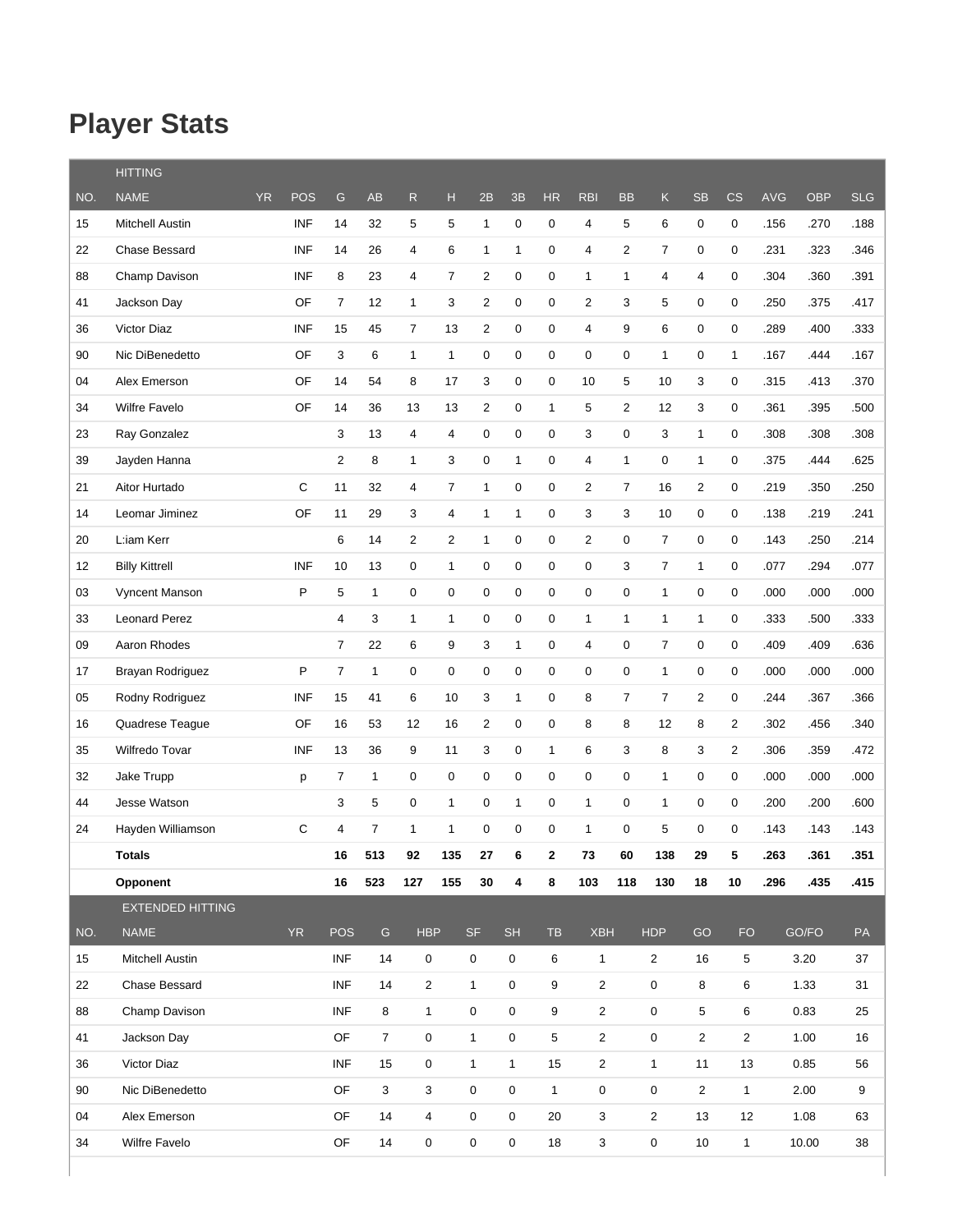| 23  | Ray Gonzalez          |           |            |                | 3                   |                         | 0                       | $\mathbf 0$      | $\pmb{0}$                                                             | 4              |                | $\mathbf 0$             | $\mathbf 0$    | 3                | 2              |                          | 1.50                     |                     | 13             |
|-----|-----------------------|-----------|------------|----------------|---------------------|-------------------------|-------------------------|------------------|-----------------------------------------------------------------------|----------------|----------------|-------------------------|----------------|------------------|----------------|--------------------------|--------------------------|---------------------|----------------|
| 39  | Jayden Hanna          |           |            |                | $\overline{2}$      |                         | 0                       | 0                | $\mathbf 0$                                                           | 5              |                | 1                       | $\mathbf 0$    | 2                | 3              |                          | 0.67                     |                     | 9              |
| 21  | Aitor Hurtado         |           |            | $\mathsf C$    | 11                  |                         | 0                       | $\mathbf{1}$     | 0                                                                     | 8              |                | $\mathbf{1}$            | 1              | 3                | 6              |                          | 0.50                     |                     | 40             |
| 14  | Leomar Jiminez        |           |            | OF             | 11                  |                         | 0                       | 0                | $\mathbf{1}$                                                          | 7              |                | $\overline{2}$          | $\mathbf{1}$   | 8                | $\overline{7}$ |                          | 1.14                     |                     | 33             |
| 20  | L:iam Kerr            |           |            |                | 6                   |                         | 2                       | 0                | $\pmb{0}$                                                             | 3              |                | $\mathbf{1}$            | $\mathbf 0$    | $\overline{2}$   | 3              |                          | 0.67                     |                     | 16             |
| 12  | <b>Billy Kittrell</b> |           |            | <b>INF</b>     | 10                  |                         | $\mathbf{1}$            | 0                | 0                                                                     | $\mathbf{1}$   |                | $\pmb{0}$               | $\mathbf 0$    | 3                | 2              |                          | 1.50                     |                     | 17             |
| 03  | Vyncent Manson        |           |            | P              | 5                   |                         | 0                       | 0                | $\mathbf 0$                                                           | $\mathbf 0$    |                | $\mathbf 0$             | $\mathbf 0$    | $\boldsymbol{0}$ | 0              |                          | $\overline{a}$           |                     | $\mathbf{1}$   |
| 33  | <b>Leonard Perez</b>  |           |            |                | 4                   |                         | 0                       | 0                | $\pmb{0}$                                                             | $\mathbf{1}$   |                | $\pmb{0}$               | $\mathbf 0$    | $\mathbf{1}$     | 0              |                          | $\overline{\phantom{a}}$ |                     | $\overline{4}$ |
| 09  | Aaron Rhodes          |           |            |                | $\overline{7}$      |                         | 0                       | 0                | 0                                                                     | 14             |                | 4                       | $\mathbf 0$    | $\overline{2}$   | 4              |                          | 0.50                     |                     | 22             |
| 17  | Brayan Rodriguez      |           |            | P              | $\overline{7}$      |                         | 0                       | $\pmb{0}$        | $\pmb{0}$                                                             | 0              |                | $\mathbf 0$             | $\mathbf 0$    | 0                | 0              |                          | $\blacksquare$           |                     | $\mathbf{1}$   |
| 05  | Rodny Rodriguez       |           |            | <b>INF</b>     | 15                  |                         | 1                       | 0                | $\overline{2}$                                                        | 15             |                | 4                       | 3              | 14               | 10             |                          | 1.40                     |                     | 51             |
| 16  | Quadrese Teague       |           |            | OF             | 16                  |                         | $\overline{7}$          | 0                | $\mathbf 0$                                                           | 18             |                | $\overline{\mathbf{c}}$ | $\pmb{0}$      | 8                | 15             |                          | 0.53                     |                     | 68             |
| 35  | Wilfredo Tovar        |           |            | <b>INF</b>     | 13                  |                         | 0                       | 0                | $\mathbf 0$                                                           | 17             |                | 4                       | $\mathbf 0$    | 8                | 9              |                          | 0.89                     |                     | 39             |
| 32  | Jake Trupp            |           |            | p              | 7                   |                         | 0                       | 0                | 0                                                                     | 0              |                | 0                       | $\mathbf 0$    | 0                | 0              |                          | $\blacksquare$           |                     | $\mathbf{1}$   |
| 44  | Jesse Watson          |           |            |                | 3                   |                         | 0                       | 0                | $\pmb{0}$                                                             | 3              |                | $\mathbf{1}$            | $\mathbf 0$    | $\overline{c}$   | $\mathbf{1}$   |                          | 2.00                     |                     | 5              |
| 24  | Hayden Williamson     |           |            | C              | 4                   |                         | 0                       | 0                | $\mathbf{1}$                                                          | $\mathbf{1}$   |                | $\mathbf 0$             | $\mathbf 0$    | $\mathbf{1}$     | 1              |                          | 1.00                     |                     | 8              |
|     | <b>Totals</b>         |           |            |                | 16                  |                         | 21                      | 4                | 5                                                                     | 180            |                | 35                      | 10             | 124              | 109            |                          | 1.14                     |                     | 603            |
|     | Opponent              |           |            |                | 16                  |                         | 13                      | 3                | 3                                                                     | 217            |                | 42                      | 9              | 105              | 127            |                          | .83                      |                     | 660            |
|     | <b>PITCHING</b>       |           |            |                |                     |                         |                         |                  |                                                                       |                |                |                         |                |                  |                |                          |                          |                     |                |
| NO. | <b>NAME</b>           | <b>YR</b> | <b>POS</b> | <b>APP</b>     | GS                  | W                       |                         | <b>SV</b>        | CG                                                                    | $\sf IP$       | н              | $\mathsf{R}$            | ER             | <b>BB</b>        | $\mathsf K$    | K/9                      | HR                       | <b>ERA</b>          |                |
| 15  | Mitchell Austin       |           | <b>INF</b> | $\mathbf{1}$   | 0                   | 0                       | 0                       | $\pmb{0}$        | 0                                                                     | 0.1            | 1              | 0                       | $\pmb{0}$      | 0                | 0              | .00.                     | $\pmb{0}$                | 0.00                |                |
| 25  | Evan Bowles           |           | P          | 6              | 6                   | 0                       | 4                       | $\mathbf 0$      | 0                                                                     | 25.1           | 44             | 38                      | 32             | 19               | 27             | 9.59                     | 4                        | 11.37               |                |
| 41  | Jackson Day           |           | OF         | $\mathbf{1}$   | 0                   | 0                       | 0                       | 0                | 0                                                                     | 0.1            | 0              | 0                       | $\mathbf 0$    | 0                | $\mathbf{1}$   | 27.00                    | $\mathbf 0$              | 0.00                |                |
| 04  | Alex Emerson          |           | OF         | $\overline{2}$ | 0                   | 0                       | 0                       | $\pmb{0}$        | 0                                                                     | 2.0            | 4              | 0                       | 0              | $\mathbf{1}$     | 3              | 13.50                    | $\mathbf 0$              | 0.00                |                |
| 43  | Abbott Haffar         |           |            | 4              | 0                   | 2                       | 0                       | $\mathbf{1}$     | 0                                                                     | 8.2            | 8              | 5                       | 3              | 3                | 17             | 17.65                    | $\mathbf 0$              | 3.12                |                |
| 31  | Aldrick Jimenez       |           | P          | $\overline{7}$ | 4                   | 2                       | $\overline{\mathbf{c}}$ | $\mathbf 0$      | 0                                                                     | 24.1           | 16             | 15                      | 12             | 32               | 23             | 8.51                     | 0                        | 4.44                |                |
| 40  | Ronald Magdaniel      |           | P          | 6              | 1                   | 0                       | 0                       | $\mathbf 0$      | 0                                                                     | 8.0            | 14             | 8                       | $\overline{7}$ | 8                | 14             | 15.75                    | $\overline{2}$           | 7.88                |                |
| 03  | Vyncent Manson        |           | P          | 5              | 0                   | 0                       | 0                       | $\mathbf 0$      | 0                                                                     | 9.2            | 13             | 20                      | 13             | 21               | $\mathbf{1}$   | .93                      | $\mathbf 0$              |                     | 12.10          |
| 10  | C Nowlin              |           |            | 2              | 0                   | 0                       | $\mathbf{1}$            | $\boldsymbol{0}$ | $\mathbf 0$                                                           | 1.1            | $\overline{2}$ | 8                       | 8              | 3                | 0              | .00.                     | $\mathbf{1}$             |                     | 54.00          |
| 18  | John Over             |           | P          | 9              | $\mathsf{O}\xspace$ | $\mathbf{1}$            | $\mathsf 0$             | $\boldsymbol{0}$ | 0                                                                     | 17.2           | 13             | $\mathbf 3$             | $\mathbf{1}$   | 6                | 17             | 8.66                     | $\mathbf 0$              | 0.51                |                |
| 33  | <b>Leonard Perez</b>  |           |            | $\overline{2}$ | 0                   | 0                       | 0                       | 0                | $\mathbf 0$                                                           | 3.0            | $\mathbf{1}$   | $\overline{2}$          | $\pmb{0}$      | 4                | 3              | 9.00                     | $\mathbf 0$              | 0.00                |                |
| 86  | TJ Pruneda            |           | P          | $\overline{2}$ | $\mathbf{1}$        | 0                       | $\mathsf 0$             | $\boldsymbol{0}$ | 0                                                                     | 4.0            | $\mathbf 3$    | $\mathsf 0$             | $\pmb{0}$      | 0                | 5              | 11.25                    | $\mathbf 0$              |                     | 0.00           |
| 17  | Brayan Rodriguez      |           | P          | 6              | $\overline{4}$      | $\overline{\mathbf{c}}$ | $\mathbf{1}$            | $\boldsymbol{0}$ | $\mathbf 0$                                                           | 16.2           | 24             | 14                      | 12             | 10 <sup>10</sup> | 9              | 4.86                     | $\mathbf{1}$             |                     | 6.48           |
| 32  | Jake Trupp            |           | p          | 6              | 0                   | 0                       | $\mathbf{1}$            | $\mathbf{1}$     | 0                                                                     | 7.2            | 12             | 14                      | 13             | 11               | 10             | 11.74                    | $\mathbf 0$              | 15.26               |                |
|     | <b>Totals</b>         |           |            | ${\bf 16}$     | 16                  | $\overline{7}$          | 9                       | $\mathbf{2}$     | $\mathbf 0$                                                           | 129.0          | 155            | 127                     | 101            | 118              | 130            | 9.07                     | 8                        |                     | 7.05           |
|     | Opponent              |           |            | 16             | 16                  | 9                       | 7                       | $\mathbf{2}$     | 1                                                                     | 133.0          | 135            | 92                      | 56             | 60               | 138            | 9.34                     | $\mathbf{2}$             |                     | 3.79           |
|     | <b>FIELDING</b>       |           |            |                |                     |                         |                         |                  |                                                                       |                |                |                         |                |                  |                |                          |                          |                     |                |
| NO. | <b>NAME</b>           |           | <b>YR</b>  | POS            | ${\mathsf G}$       | TC                      |                         | PO               | $\mathsf{A}% _{\mathsf{A}}^{\prime}=\mathsf{A}_{\mathsf{A}}^{\prime}$ | E              | <b>FPCT</b>    | ${\sf DP}$              |                | <b>SBA</b>       | <b>RCS</b>     | RCS%                     |                          | PB                  | CI             |
| 15  | Mitchell Austin       |           |            | INF            | 14                  | 26                      |                         | 15               | 10                                                                    | $\mathbf{1}$   | .962           | $\mathbf{1}$            |                | $\pmb{0}$        | 0              | $\overline{\phantom{a}}$ |                          | $\mathbf 0$         | 0              |
| 22  | Chase Bessard         |           |            | <b>INF</b>     | 14                  | 42                      |                         | 38               | $\overline{2}$                                                        | $\overline{2}$ | .952           | 3                       |                | $\mathbf 0$      | 0              | $\blacksquare$           |                          | $\mathsf{O}\xspace$ | $\mathbf 0$    |
| 25  | Evan Bowles           |           |            | P              | 6                   | $\overline{7}$          |                         | $\mathbf{1}$     | 3                                                                     | 3              | .571           | 0                       |                | 5                | $\mathbf{1}$   | .167                     |                          | $\mathbf 0$         | 0              |
| 88  | Champ Davison         |           |            | <b>INF</b>     | 8                   | 26                      |                         | 13               | 13                                                                    | 0              | 1.000          | 3                       |                | $\mathbf 0$      | 0              | $\overline{\phantom{a}}$ |                          | $\mathbf 0$         | $\mathbf 0$    |
| 41  | Jackson Day           |           |            | OF             | $\overline{7}$      | 11                      |                         | 10               | 0                                                                     | $\mathbf{1}$   | .909           | $\mathbf{1}$            |                | 0                | $\mathbf 0$    | $\blacksquare$           |                          | $\mathsf{O}\xspace$ | $\mathbf 0$    |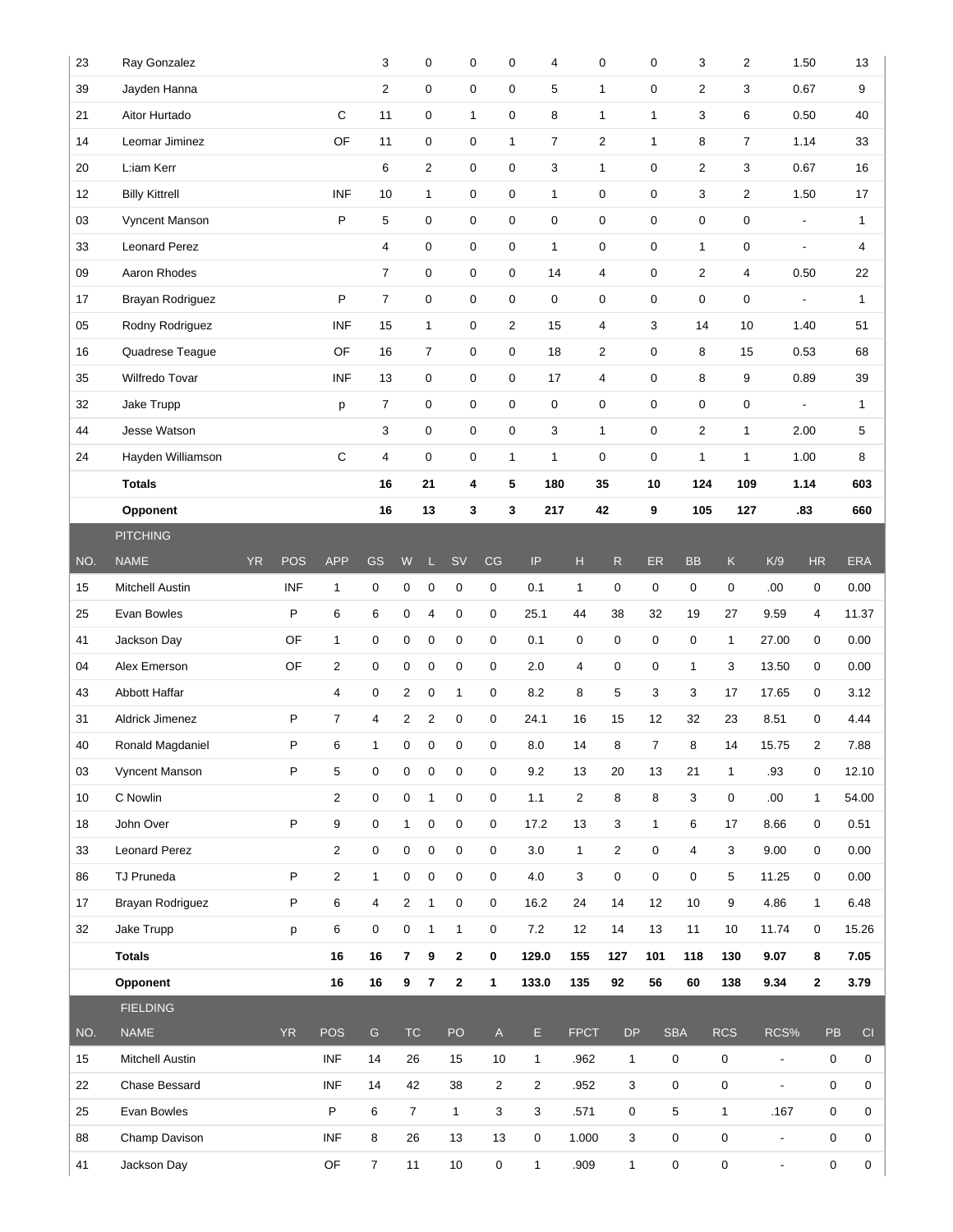| 36 | Victor Diaz           | <b>INF</b>  | 15             | 27                      | 10               | 16             | 1              | .963           | $\overline{2}$ | $\mathbf 0$             | $\pmb{0}$      | ä,                       | $\pmb{0}$    | 0            |
|----|-----------------------|-------------|----------------|-------------------------|------------------|----------------|----------------|----------------|----------------|-------------------------|----------------|--------------------------|--------------|--------------|
| 90 | Nic DiBenedetto       | OF          | 3              | 17                      | 14               | 3              | 0              | 1.000          | $\overline{2}$ | 0                       | 0              | $\overline{\phantom{a}}$ | 0            | 0            |
| 04 | Alex Emerson          | OF          | 14             | 33                      | 31               | $\mathbf{1}$   | $\mathbf{1}$   | .970           | $\mathbf{1}$   | $\mathbf 0$             | 0              | ÷,                       | 0            | 0            |
| 34 | <b>Wilfre Favelo</b>  | OF          | 14             | 23                      | 19               | 3              | $\mathbf{1}$   | .957           | $\mathbf 0$    | $\mathbf 0$             | 0              | ä,                       | 0            | 0            |
| 23 | Ray Gonzalez          |             | 3              | 11                      | 3                | 8              | 0              | 1.000          | $\mathbf{1}$   | $\mathbf 0$             | 0              | $\overline{a}$           | 0            | 0            |
| 43 | Abbott Haffar         |             | $\overline{4}$ | $\mathbf{1}$            | 0                | $\mathbf{1}$   | 0              | 1.000          | $\mathbf 0$    | 3                       | 0              | .000                     | 0            | 0            |
| 39 | Jayden Hanna          |             | $\overline{2}$ | 9                       | 6                | $\overline{2}$ | $\mathbf{1}$   | .889           | $\overline{2}$ | $\mathbf 0$             | 0              | $\overline{\phantom{a}}$ | 0            | 0            |
| 21 | Aitor Hurtado         | $\mathsf C$ | 11             | 60                      | 51               | $\overline{7}$ | $\overline{2}$ | .967           | 0              | 3                       | $\overline{2}$ | .400                     | 5            | $\mathbf{1}$ |
| 31 | Aldrick Jimenez       | P           | $\overline{7}$ | $\overline{\mathbf{4}}$ | $\mathbf 0$      | $\mathbf{1}$   | 3              | .250           | $\pmb{0}$      | $\overline{2}$          | 5              | .714                     | 0            | 0            |
| 14 | Leomar Jiminez        | OF          | 11             | 29                      | 28               | 0              | $\mathbf{1}$   | .966           | $\overline{2}$ | $\mathbf 0$             | 0              | $\blacksquare$           | 0            | 0            |
| 20 | L:iam Kerr            |             | 6              | 20                      | 15               | 4              | $\mathbf{1}$   | .950           | $\mathbf{1}$   | $\mathbf 0$             | 0              | $\overline{a}$           | 0            | 0            |
| 12 | <b>Billy Kittrell</b> | <b>INF</b>  | 10             | 17                      | 8                | 8              | $\mathbf{1}$   | .941           | $\mathbf{1}$   | $\mathbf 0$             | 0              | $\overline{a}$           | 0            | 0            |
| 03 | Vyncent Manson        | P           | 5              | 3                       | $\mathbf 0$      | 3              | 0              | 1.000          | $\mathbf 0$    | $\mathbf 0$             | 0              | ÷,                       | 0            | 0            |
| 10 | C Nowlin              |             | $\overline{2}$ | 0                       | $\boldsymbol{0}$ | $\mathbf 0$    | 0              | $\blacksquare$ | $\mathbf 0$    | $\mathbf{1}$            | 0              | .000                     | 0            | 0            |
| 18 | John Over             | P           | 9              | $\overline{2}$          | 2                | $\mathbf 0$    | 0              | 1.000          | $\mathbf 0$    | $\mathbf 0$             | $\pmb{0}$      | $\overline{\phantom{a}}$ | 0            | 0            |
| 33 | <b>Leonard Perez</b>  |             | $\overline{4}$ | 3                       | 2                | $\mathbf{1}$   | 0              | 1.000          | $\mathbf 0$    | $\mathbf{1}$            | $\mathbf{1}$   | .500                     | 0            | 0            |
| 09 | Aaron Rhodes          |             | $\overline{7}$ | 9                       | 4                | 4              | $\mathbf{1}$   | .889           | $\mathbf 0$    | $\mathbf 0$             | 0              | ÷,                       | 0            | 0            |
| 17 | Brayan Rodriguez      | P           | $\overline{7}$ | $\mathbf{1}$            | 0                | $\mathbf{1}$   | $\mathbf 0$    | 1.000          | $\mathbf 0$    | $\overline{\mathbf{4}}$ | $\mathbf{1}$   | .200                     | 0            | 0            |
| 05 | Rodny Rodriguez       | <b>INF</b>  | 15             | 43                      | 17               | 23             | 3              | .930           | 3              | $\mathbf 0$             | 0              | $\blacksquare$           | 0            | 0            |
| 16 | Quadrese Teague       | OF          | 16             | 24                      | 24               | $\mathbf 0$    | 0              | 1.000          | $\mathbf 0$    | $\mathbf 0$             | 0              | ÷,                       | 0            | 0            |
| 35 | Wilfredo Tovar        | <b>INF</b>  | 13             | 70                      | 56               | 13             | $\mathbf{1}$   | .986           | $\mathbf{1}$   | 13                      | 5              | .278                     | 8            | 0            |
| 32 | Jake Trupp            | p           | $\overline{7}$ | $\mathbf{1}$            | $\mathbf{1}$     | $\mathbf 0$    | $\mathbf 0$    | 1.000          | $\mathbf 0$    | $\overline{2}$          | $\overline{2}$ | .500                     | 0            | 0            |
| 44 | Jesse Watson          |             | 3              | $\mathbf{1}$            | $\mathbf{1}$     | $\mathbf 0$    | 0              | 1.000          | 0              | $\mathbf 0$             | 0              | $\overline{\phantom{a}}$ | 0            | 0            |
| 24 | Hayden Williamson     | $\mathbf C$ | 4              | 22                      | 18               | 3              | $\mathbf{1}$   | .955           | $\pmb{0}$      | $\overline{c}$          | $\mathbf{1}$   | .333                     | $\mathbf{1}$ | 0            |
|    | <b>Totals</b>         |             | 16             | 542                     | 387              | 130            | 25             | .954           | 9              | 18                      | 8              | .308                     | 14           | 1            |
|    | Opponent              |             | 16             | 557                     | 399              | 131            | 27             | .952           | 10             | 29                      | 5              | .147                     | 8            | 0            |

TRO (First Last) | TRO (Last, First) TRX (First Last)|TRX (Last, First)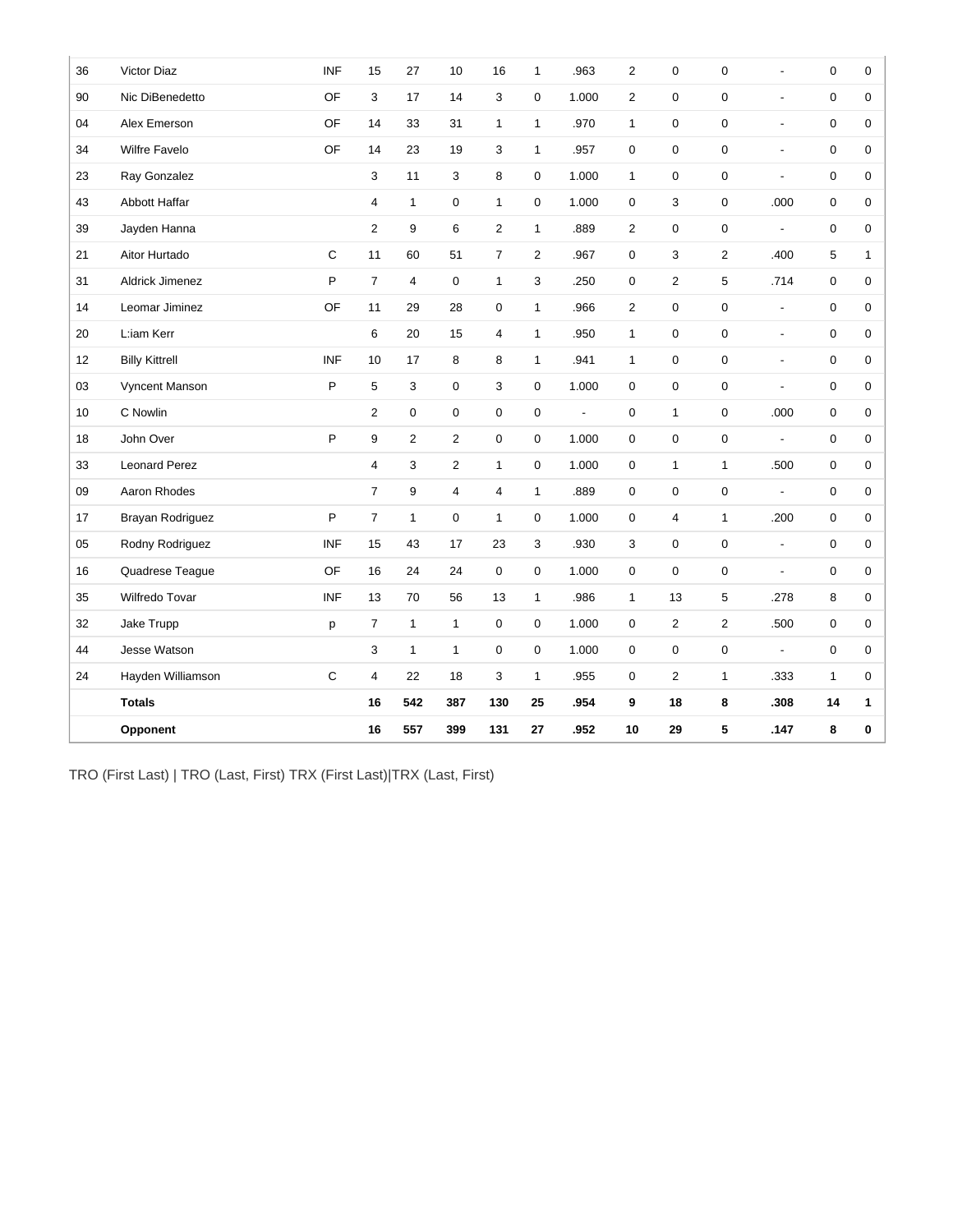## **Game Log**

|               |                               | <b>GAME LOGS - HITTING</b> |    |                |                |              |              |             |                |                |                |                |                |
|---------------|-------------------------------|----------------------------|----|----------------|----------------|--------------|--------------|-------------|----------------|----------------|----------------|----------------|----------------|
| <b>DATE</b>   | <b>OPPONENT</b>               | <b>SCORE</b>               | AB | R              | н              | 2B           | 3B           | <b>HR</b>   | <b>RBI</b>     | <b>BB</b>      | K              | <b>SB</b>      | CS             |
| May 14        | at Salem-Keizer Volcanoes     | W. 10-6                    | 37 | 10             | 12             | $\mathbf{1}$ | $\mathbf 1$  | $\Omega$    | 9              | 5              | 10             | 4              | $\mathbf 0$    |
| <b>May 15</b> | at Salem-Keizer Volcanoes     | $L, 10-3$                  | 31 | 3              | 5              | 1            | 0            | $\Omega$    | $\overline{2}$ | 3              | 13             | $\mathbf 1$    | $\Omega$       |
| May 19        | at Campesinos de Salem Keizer | $L, 6-3$                   | 29 | 3              | 3              | 0            | 0            | 0           | $\overline{2}$ | $\overline{2}$ | 13             | 3              | 1              |
| May 20        | at Campesinos de Salem Keizer | $L, 3-2$                   | 32 | $\overline{2}$ | 5              | 2            | 0            | $\Omega$    | 0              | 3              | 10             | 1              | 0              |
| May 21        | at Campesinos de Salem Keizer | W. 4-2                     | 34 | 4              | 13             | 3            | 0            | $\Omega$    | 3              | 3              | $\overline{7}$ | 3              | 0              |
| <b>May 27</b> | Salem Senators                | L, 13-5                    | 31 | 5              | 6              | 2            | 0            | $\Omega$    | 3              | 6              | 3              | 0              | 0              |
| <b>May 28</b> | Salem Senators                | W. 12-10                   | 35 | 12             | 14             | 3            | 0            | 1           | 10             | 5              | 10             | $\overline{7}$ | $\mathbf 0$    |
| <b>May 29</b> | Salem Senators                | $L, 6-2$                   | 32 | $\overline{2}$ | 10             | 2            | 0            | $\Omega$    | $\mathbf{1}$   | 1              | $\overline{2}$ | $\mathbf 0$    | 0              |
| Jun 2         | Salem-Keizer Volcanoes        | W. 14-11                   | 39 | 14             | 13             | 4            | 0            | 0           | 12             | $\overline{7}$ | 10             | $\mathbf{1}$   | $\mathbf 0$    |
| Jun 5         | Salem-Keizer Volcanoes        | L, 18-4                    | 35 | 4              | 5              | 1            | 0            | 0           | 3              | $\overline{2}$ | 12             | 1              | 0              |
| <b>Jun 11</b> | at Campesinos de Salem Keizer | $L, 5-3$                   | 24 | 3              | 5              | 1            | $\mathbf 1$  | 0           | $\overline{2}$ | $\overline{4}$ | 14             | $\mathbf{1}$   | 1              |
| <b>Jun 12</b> | at Campesinos de Salem Keizer | W, 4-3                     | 27 | 4              | 9              | 4            | $\mathbf 1$  | $\mathbf 0$ | 4              | $\overline{2}$ | 6              | $\mathbf{1}$   | $\mathbf 0$    |
| <b>Jun 16</b> | at Salem Senators             | L, 16-3                    | 33 | 3              | $\overline{7}$ | $\mathbf 0$  | $\mathbf{1}$ | $\mathbf 0$ | $\overline{2}$ | 5              | $\overline{7}$ | 2              | 1              |
| <b>Jun 17</b> | at Salem Senators             | W, 8-6                     | 27 | 8              | 6              | $\mathbf{1}$ | 1            | $\Omega$    | 8              | 9              | 11             | $\mathbf{1}$   | $\mathbf 0$    |
| <b>Jun 18</b> | at Salem Senators             | $L, 9-8$                   | 35 | 8              | 11             | 2            | $\mathbf 1$  | 1           | 7              | $\overline{2}$ | $\overline{7}$ | $\mathbf 0$    | $\overline{2}$ |
| <b>Jun 20</b> | at Salem-Keizer Volcanoes     | W. 7-3                     | 32 | $\overline{7}$ | 11             | $\mathbf 0$  | 0            | $\Omega$    | 5              | 1              | 3              | 3              | 0              |

|               |                               | <b>GAME LOGS - EXTENDED HITTING</b> |              |              |                |           |                |            |    |                |       |    |
|---------------|-------------------------------|-------------------------------------|--------------|--------------|----------------|-----------|----------------|------------|----|----------------|-------|----|
| <b>DATE</b>   | <b>OPPONENT</b>               | <b>SCORE</b>                        | <b>HBP</b>   | <b>SF</b>    | <b>SH</b>      | <b>TB</b> | <b>XBH</b>     | <b>HDP</b> | GO | <b>FO</b>      | GO/FO | PA |
| May 14        | at Salem-Keizer Volcanoes     | W, 10-6                             | 4            | 0            | $\overline{2}$ | 15        | $\overline{2}$ | 0          | 10 | 6              | 1.67  | 48 |
| <b>May 15</b> | at Salem-Keizer Volcanoes     | $L, 10-3$                           | 3            | 0            | 0              | 6         | 1              | 1          | 9  | 3              | 3.00  | 37 |
| <b>May 19</b> | at Campesinos de Salem Keizer | $L, 6-3$                            | 3            | 0            | $\mathbf 0$    | 3         | $\mathbf 0$    | 0          | 5  | $\overline{7}$ | .71   | 34 |
| May 20        | at Campesinos de Salem Keizer | $L, 3-2$                            | 0            | 0            | $\mathbf{1}$   | 7         | $\overline{2}$ | 0          | 9  | 8              | 1.13  | 36 |
| May 21        | at Campesinos de Salem Keizer | $W, 4-2$                            | 3            | 0            | $\mathbf 0$    | 16        | 3              | 2          | 10 | 4              | 2.50  | 40 |
| May 27        | Salem Senators                | L, 13-5                             | 0            | 1            | $\mathbf 0$    | 8         | 2              | 1          | 12 | 10             | 1.20  | 38 |
| <b>May 28</b> | Salem Senators                | W, 12-10                            | 1            | 0            | $\mathbf{1}$   | 20        | 4              | 2          | 8  | $\overline{2}$ | 4.00  | 42 |
| <b>May 29</b> | Salem Senators                | $L, 6-2$                            | 0            | 0            | $\mathbf 0$    | 12        | $\overline{2}$ | 3          | 16 | 4              | 4.00  | 33 |
| Jun 2         | Salem-Keizer Volcanoes        | W. 14-11                            | $\mathbf{1}$ | $\mathbf 0$  | $\mathbf 0$    | 17        | $\overline{4}$ | 0          | 3  | 11             | .27   | 47 |
| Jun 5         | Salem-Keizer Volcanoes        | $L, 18-4$                           | $\mathbf{1}$ | $\mathbf{1}$ | 0              | 6         | 1              | 0          | 6  | 10             | .60   | 39 |
| <b>Jun 11</b> | at Campesinos de Salem Keizer | $L, 5-3$                            | $\mathbf{1}$ | 1            | 0              | 8         | $\overline{2}$ | 0          | 2  | 4              | .50   | 30 |
| <b>Jun 12</b> | at Campesinos de Salem Keizer | W, 4-3                              | 0            | 0            | $\mathbf 0$    | 15        | 5              | 1          | 6  | 6              | 1.00  | 29 |
| <b>Jun 16</b> | at Salem Senators             | $L, 16-3$                           | $\mathbf{1}$ | $\mathbf{1}$ | $\mathbf 0$    | 9         | 1              | 0          | 6  | 13             | .46   | 40 |
| <b>Jun 17</b> | at Salem Senators             | W, 8-6                              | 1            | 0            | $\mathbf 0$    | 9         | $\overline{2}$ | 0          | 6  | 3              | 2.00  | 37 |
| <b>Jun 18</b> | at Salem Senators             | $L, 9-8$                            | $\mathbf{1}$ | 0            | $\mathbf{1}$   | 18        | 4              | 0          | 9  | 8              | 1.13  | 39 |
| <b>Jun 20</b> | at Salem-Keizer Volcanoes     | W. 7-3                              | 1            | 0            | 0              | 11        | $\mathbf 0$    | 0          | 7  | 10             | .70   | 34 |

GAME LOGS - PITCHING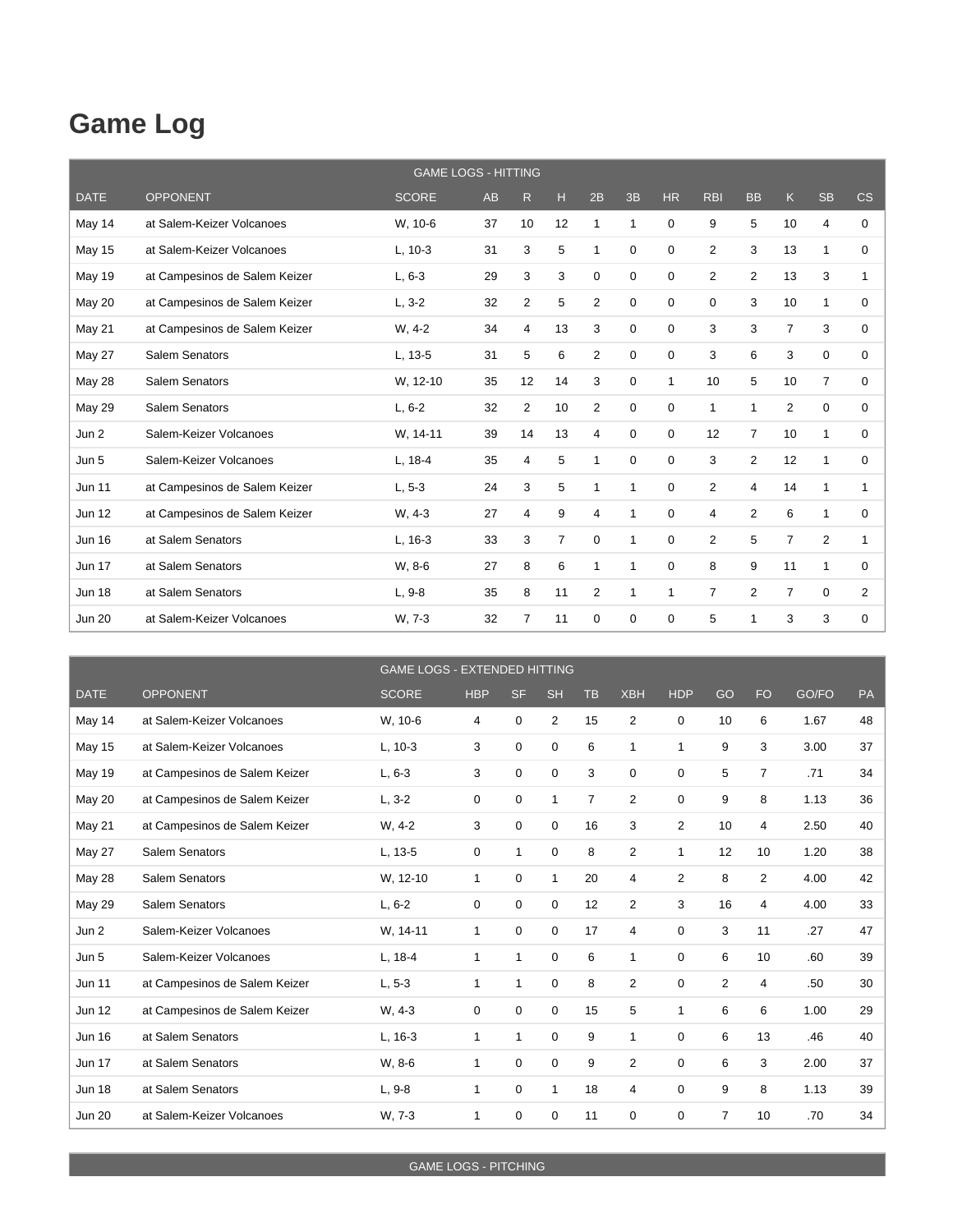| <b>DATE</b>   | <b>OPPONENT</b>               | <b>SCORE</b> | W |   | <b>SV</b>    | IP  | н  | R.             | <b>ER</b>      | <b>ERA</b> | <b>BB</b>      | K  | <b>HR</b> |
|---------------|-------------------------------|--------------|---|---|--------------|-----|----|----------------|----------------|------------|----------------|----|-----------|
| May 14        | at Salem-Keizer Volcanoes     | W. 10-6      | 1 | 0 | 0            | 9.0 | 9  | 6              | 6              | 6.00       | 10             | 12 | 1         |
| <b>May 15</b> | at Salem-Keizer Volcanoes     | $L, 10-3$    | 0 |   | 0            | 8.0 | 10 | 10             | 8              | 9.00       | 9              | 6  | $\Omega$  |
| <b>May 19</b> | at Campesinos de Salem Keizer | $L, 6-3$     | 0 |   | 0            | 8.0 | 4  | 6              | 4              | 4.50       | 11             | 5  | 0         |
| May 20        | at Campesinos de Salem Keizer | $L, 3-2$     | 0 | 1 | 0            | 8.0 | 9  | 3              | $\overline{2}$ | 2.25       | $\overline{2}$ | 5  | 1         |
| <b>May 21</b> | at Campesinos de Salem Keizer | $W, 4-2$     | 1 | 0 | $\mathbf{1}$ | 9.0 | 9  | $\overline{2}$ | $\overline{2}$ | 2.00       | 2              | 10 | 0         |
| May 27        | Salem Senators                | L. 13-5      | 0 | 1 | 0            | 9.0 | 11 | 13             | 10             | 10.00      | 15             | 4  | 0         |
| May 28        | Salem Senators                | W, 12-10     | 1 | 0 | 0            | 8.0 | 16 | 10             | 9              | 10.13      | $\overline{7}$ | 15 | 1         |
| <b>May 29</b> | Salem Senators                | $L, 6-2$     | 0 |   | 0            | 9.0 | 12 | 6              | 6              | 6.00       | 4              | 10 | 0         |
| Jun 2         | Salem-Keizer Volcanoes        | W. 14-11     | 1 | 0 | 1            | 9.0 | 10 | 11             | 4              | 4.00       | 11             | 5  | 1         |
| Jun 5         | Salem-Keizer Volcanoes        | L, 18-4      | 0 | 1 | 0            | 9.0 | 18 | 18             | 14             | 14.00      | 10             | 15 | 1         |
| <b>Jun 11</b> | at Campesinos de Salem Keizer | $L, 5-3$     | 0 |   | 0            | 6.0 | 5  | 5              | 3              | 4.50       | 3              | 11 | $\Omega$  |
| <b>Jun 12</b> | at Campesinos de Salem Keizer | W, 4-3       | 1 | 0 | 0            | 7.0 | 5  | 3              | $\overline{2}$ | 2.57       | 4              | 6  | 1         |
| <b>Jun 16</b> | at Salem Senators             | $L, 16-3$    | 0 |   | 0            | 8.0 | 14 | 16             | 15             | 16.88      | 16             | 5  | 0         |
| <b>Jun 17</b> | at Salem Senators             | W. 8-6       | 1 | 0 | 0            | 7.0 | 8  | 6              | 6              | 7.71       | 3              | 7  | 1         |
| <b>Jun 18</b> | at Salem Senators             | $L, 9-8$     | 0 |   | 0            | 8.0 | 11 | 9              | 8              | 9.00       | 4              | 8  | 1         |
| <b>Jun 20</b> | at Salem-Keizer Volcanoes     | W. 7-3       | 1 | 0 | 0            | 7.0 | 4  | 3              | 2              | 2.57       | 7              | 6  | 0         |

|               |                               | <b>GAME LOGS - FIELDING</b> |           |    |                |                |             |                |                |                |       |              |             |
|---------------|-------------------------------|-----------------------------|-----------|----|----------------|----------------|-------------|----------------|----------------|----------------|-------|--------------|-------------|
| <b>DATE</b>   | <b>OPPONENT</b>               | <b>SCORE</b>                | <b>TC</b> | PO | A              | Е              | <b>FPCT</b> | <b>DP</b>      | <b>SBA</b>     | <b>RCS</b>     | RCS%  | PB           | CI          |
| May 14        | at Salem-Keizer Volcanoes     | W, 10-6                     | 32        | 27 | $\overline{4}$ | 1              | .969        | $\Omega$       | 0              | 1              | 1.000 | 0            | $\mathbf 0$ |
| <b>May 15</b> | at Salem-Keizer Volcanoes     | $L, 10-3$                   | 41        | 24 | 16             | 1              | .976        | $\overline{2}$ | 0              | 1              | 1.000 | 6            | $\Omega$    |
| <b>May 19</b> | at Campesinos de Salem Keizer | $L, 6-3$                    | 31        | 24 | 5              | $\overline{2}$ | .935        | 1              | 0              | 0              |       | 0            | 1           |
| <b>May 20</b> | at Campesinos de Salem Keizer | $L, 3-2$                    | 40        | 24 | 15             | 1              | .975        | 0              | 2              | 0              | .000  | $\mathbf{1}$ | $\mathbf 0$ |
| May 21        | at Campesinos de Salem Keizer | $W, 4-2$                    | 37        | 27 | 9              | 1              | .973        | 1              | 1              | 1              | .500  | 0            | $\mathbf 0$ |
| <b>May 27</b> | Salem Senators                | L, 13-5                     | 40        | 27 | 10             | 3              | .925        | 0              | $\overline{2}$ | $\Omega$       | .000  | $\mathbf{1}$ | 0           |
| <b>May 28</b> | Salem Senators                | W, 12-10                    | 31        | 24 | 6              | 1              | .968        | 0              | 5              | $\Omega$       | .000  | $\mathbf{1}$ | 0           |
| <b>May 29</b> | Salem Senators                | $L, 6-2$                    | 37        | 27 | 8              | $\overline{2}$ | .946        | 1              | 1              | 1              | .500  | 0            | 0           |
| Jun 2         | Salem-Keizer Volcanoes        | W. 14-11                    | 37        | 27 | $\overline{7}$ | 3              | .919        | 0              | 1              | 0              | .000  | 0            | 0           |
| Jun 5         | Salem-Keizer Volcanoes        | L, 18-4                     | 35        | 27 | 6              | $\overline{2}$ | .943        | 1              | 0              | 0              |       | 3            | 0           |
| <b>Jun 11</b> | at Campesinos de Salem Keizer | $L, 5-3$                    | 25        | 18 | 4              | 3              | .880        | 0              | 1              | 1              | .500  | 0            | 0           |
| <b>Jun 12</b> | at Campesinos de Salem Keizer | W, 4-3                      | 27        | 21 | 5              | 1              | .963        | $\Omega$       | 1              | 1              | .500  | 0            | $\Omega$    |
| <b>Jun 16</b> | at Salem Senators             | $L, 16-3$                   | 37        | 24 | 12             | 1              | .973        | 1              | $\overline{2}$ | $\overline{2}$ | .500  | 0            | $\Omega$    |
| <b>Jun 17</b> | at Salem Senators             | W. 8-6                      | 30        | 21 | 9              | 0              | 1.000       | $\Omega$       | $\Omega$       | 0              |       | $\mathbf{1}$ | 0           |
| <b>Jun 18</b> | at Salem Senators             | $L, 9-8$                    | 31        | 24 | 5              | $\overline{2}$ | .935        | 1              | 1              | $\Omega$       | .000  | $\mathbf{1}$ | 0           |
| <b>Jun 20</b> | at Salem-Keizer Volcanoes     | W. 7-3                      | 31        | 21 | 9              | 1              | .968        | 1              | 1              | $\Omega$       | .000  | 0            | $\mathbf 0$ |

# **Split Stats**

|       |           |     |    |            |    |     |                | <b>SPLIT STATS - HITTING</b> |           |     |           |    |            |            |            |
|-------|-----------|-----|----|------------|----|-----|----------------|------------------------------|-----------|-----|-----------|----|------------|------------|------------|
|       | <b>GP</b> | AB. | R. | <b>AHE</b> | 2B | 3B  | HR             | <b>RBI</b>                   | <b>BB</b> | K   | <b>SB</b> | CS | <b>AVG</b> | <b>OBP</b> | <b>SLG</b> |
| Total | 16        | 513 | 92 | 135        | 27 | - 6 | $\overline{2}$ | 73                           | 60        | 138 | 29        | 5  | .263       | .361       | .351       |
|       |           |     |    |            |    |     |                |                              |           |     |           |    |            |            |            |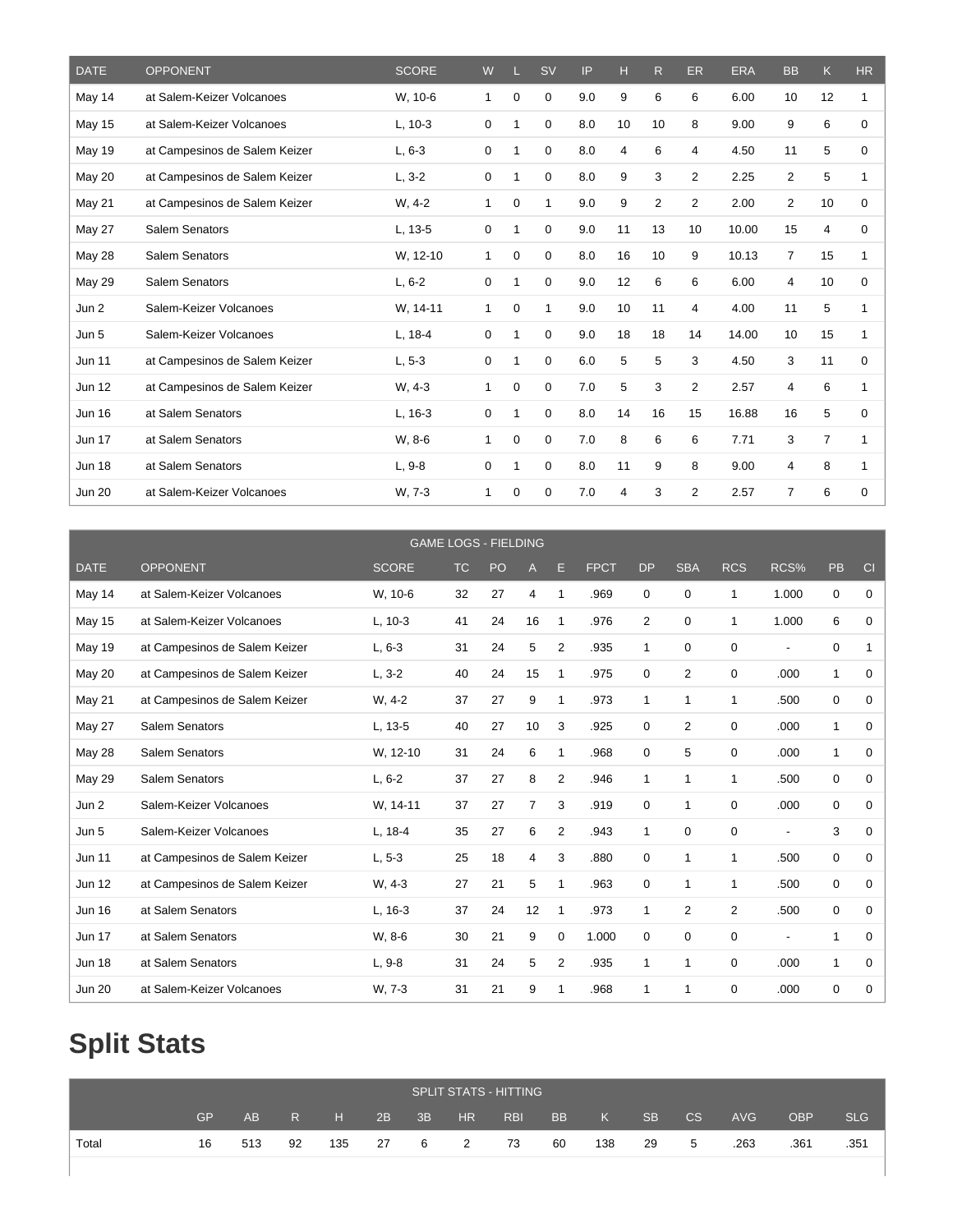| Conference |                          |     |    |    |    |   |              |    |    |     |    |   |      |      | $\overline{\phantom{a}}$ |
|------------|--------------------------|-----|----|----|----|---|--------------|----|----|-----|----|---|------|------|--------------------------|
| Exhibition | $\overline{\phantom{a}}$ |     |    |    |    |   |              |    |    |     |    |   |      | ٠    | $\overline{\phantom{a}}$ |
|            |                          |     |    |    |    |   |              |    |    |     |    |   |      |      |                          |
| Home       | 5                        | 172 | 37 | 48 | 12 | 0 | 1            | 29 | 21 | 37  | 9  | 0 | .279 | .364 | .366                     |
| Away       | 11                       | 341 | 55 | 87 | 15 | 6 | 1            | 44 | 39 | 101 | 20 | 5 | .255 | .360 | .343                     |
| Neutral    | $\overline{\phantom{a}}$ |     |    |    |    |   |              |    |    |     |    |   |      |      | $\overline{\phantom{a}}$ |
|            |                          |     |    |    |    |   |              |    |    |     |    |   |      |      |                          |
| Wins       | $\overline{7}$           | 231 | 59 | 78 | 16 | 3 | $\mathbf{1}$ | 51 | 32 | 57  | 20 | 0 | .338 | .442 | .446                     |
| Losses     | 9                        | 282 | 33 | 57 | 11 | 3 | 1            | 22 | 28 | 81  | 9  | 5 | .202 | .293 | .273                     |
|            |                          |     |    |    |    |   |              |    |    |     |    |   |      |      |                          |
| May        | 8                        | 261 | 41 | 68 | 14 | 1 | $\mathbf{1}$ | 30 | 28 | 68  | 19 | 1 | .261 | .362 | .333                     |
|            |                          |     |    |    |    |   |              |    |    |     |    |   |      |      |                          |

|            |                          |                          |                |                          |             | SPLIT STATS - EXTENDED HITTING |                          |                          |                          |                          |                  |
|------------|--------------------------|--------------------------|----------------|--------------------------|-------------|--------------------------------|--------------------------|--------------------------|--------------------------|--------------------------|------------------|
|            | $\mathsf{GP}$            | <b>HBP</b>               | <b>SF</b>      | <b>SH</b>                | TB          | <b>XBH</b>                     | <b>HDP</b>               | GO                       | <b>FO</b>                | GO/FO                    | PA               |
| Total      | 16                       | 21                       | 4              | $\overline{5}$           | 180         | 35                             | 10                       | 124                      | 109                      | 1.14                     | 603              |
| Conference | $\overline{\phantom{a}}$ | $\overline{\phantom{a}}$ |                | $\overline{\phantom{a}}$ | $\mathbf 0$ | $\boldsymbol{0}$               | $\overline{\phantom{a}}$ | $\blacksquare$           | Ĭ.                       | $\overline{\phantom{a}}$ | $\boldsymbol{0}$ |
| Exhibition | $\overline{\phantom{a}}$ | $\blacksquare$           |                | $\overline{\phantom{a}}$ | 0           | 0                              | $\overline{\phantom{a}}$ | ٠                        | ٠                        | $\overline{\phantom{a}}$ | 0                |
|            |                          |                          |                |                          |             |                                |                          |                          |                          |                          |                  |
| Home       | 5                        | 3                        | $\overline{c}$ | $\mathbf{1}$             | 63          | 13                             | 6                        | 45                       | 37                       | 1.22                     | 199              |
| Away       | 11                       | 18                       | 2              | 4                        | 117         | 22                             | 4                        | 79                       | 72                       | 1.10                     | 404              |
| Neutral    | $\overline{\phantom{a}}$ | $\overline{\phantom{a}}$ |                | $\overline{\phantom{a}}$ | 0           | 0                              | $\overline{\phantom{a}}$ | $\overline{\phantom{a}}$ | $\overline{\phantom{a}}$ | $\overline{\phantom{a}}$ | $\boldsymbol{0}$ |
|            |                          |                          |                |                          |             |                                |                          |                          |                          |                          |                  |
| Wins       | $\overline{7}$           | 11                       | $\pmb{0}$      | 3                        | 103         | 20                             | 5                        | 50                       | 42                       | 1.19                     | 277              |
| Losses     | 9                        | 10                       | 4              | 2                        | 77          | 15                             | 5                        | 74                       | 67                       | 1.10                     | 326              |
|            |                          |                          |                |                          |             |                                |                          |                          |                          |                          |                  |
| May        | 8                        | 14                       | $\mathbf{1}$   | 4                        | 87          | 16                             | 9                        | 79                       | 44                       | 1.80                     | 308              |
| June       | 8                        | $\overline{7}$           | 3              | $\mathbf{1}$             | 93          | 19                             | $\mathbf{1}$             | 45                       | 65                       | .69                      | 295              |

|            | SPLIT STATS - PITCHING   |       |                          |                          |                          |                          |                          |       |                          |            |
|------------|--------------------------|-------|--------------------------|--------------------------|--------------------------|--------------------------|--------------------------|-------|--------------------------|------------|
|            | <b>GP</b>                | IP    | H                        | R                        | ER.                      | <b>BB</b>                | $\mathsf K$              | K/9   | <b>HR</b>                | <b>ERA</b> |
| Total      | 16                       | 129.0 | 155                      | 127                      | 101                      | 118                      | 130                      | 9.07  | 8                        | 7.05       |
| Conference | $\overline{\phantom{a}}$ | 0.0   | $\overline{\phantom{a}}$ | $\blacksquare$           | $\overline{\phantom{a}}$ | $\overline{\phantom{a}}$ | $\overline{\phantom{a}}$ | .00   | $\overline{\phantom{a}}$ | 0.00       |
| Exhibition | $\overline{\phantom{a}}$ | 0.0   | $\overline{\phantom{a}}$ | $\overline{\phantom{a}}$ | $\overline{\phantom{a}}$ | $\overline{\phantom{a}}$ | $\overline{\phantom{a}}$ | .00   | $\overline{\phantom{a}}$ | 0.00       |
|            |                          |       |                          |                          |                          |                          |                          |       |                          |            |
| Home       | 5                        | 44.0  | 67                       | 58                       | 43                       | 47                       | 49                       | 10.02 | 3                        | 8.80       |
| Away       | 11                       | 85.0  | 88                       | 69                       | 58                       | 71                       | 81                       | 8.58  | 5                        | 6.14       |
| Neutral    | $\overline{\phantom{a}}$ | 0.0   | $\blacksquare$           | $\overline{\phantom{a}}$ | $\overline{\phantom{a}}$ | $\overline{\phantom{a}}$ | $\overline{\phantom{a}}$ | .00.  | $\blacksquare$           | 0.00       |
|            |                          |       |                          |                          |                          |                          |                          |       |                          |            |
| Wins       | $\overline{7}$           | 56.0  | 61                       | 41                       | 31                       | 44                       | 61                       | 9.80  | 5                        | 4.98       |
| Losses     | 9                        | 73.0  | 94                       | 86                       | 70                       | 74                       | 69                       | 8.51  | 3                        | 8.63       |
|            |                          |       |                          |                          |                          |                          |                          |       |                          |            |
| May        | 8                        | 68.0  | 80                       | 56                       | 47                       | 60                       | 67                       | 8.87  | 3                        | 6.22       |